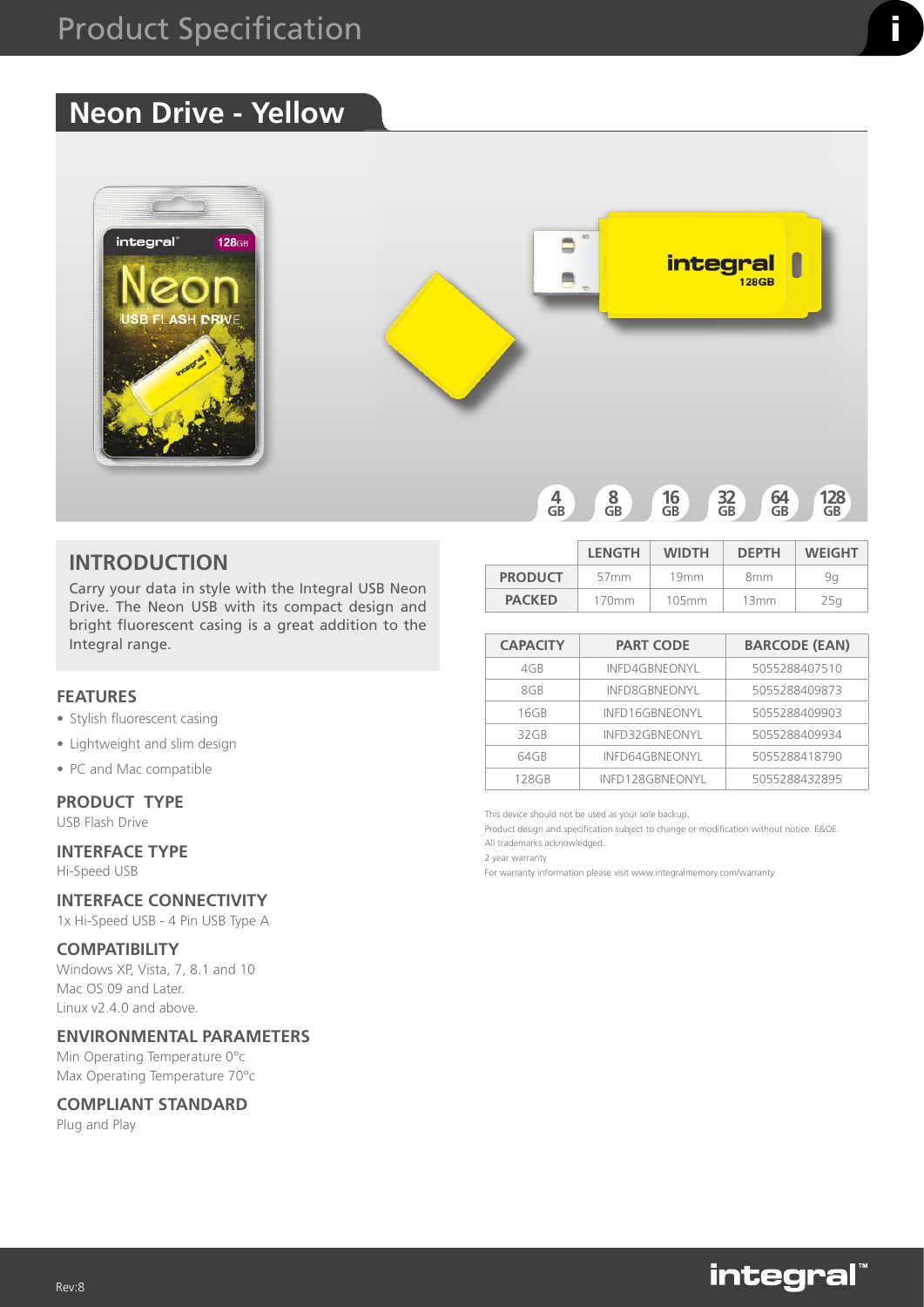# **Neon Drive - Pink**



## **INTRODUCTION**

Carry your data in style with the Integral USB Neon Drive. The Neon USB with its compact design and bright fluorescent casing is a great addition to the Integral range.

## **FEATURES**

- Stylish fluorescent casing
- Lightweight and slim design
- PC and Mac compatible

#### **PRODUCT TYPE**

USB Flash Drive

# **INTERFACE TYPE**

Hi-Speed USB

# **INTERFACE CONNECTIVITY**

1x Hi-Speed USB - 4 Pin USB Type A

#### **COMPATIBILITY**

Windows XP, Vista, 7, 8.1 and 10 Mac OS 09 and Later. Linux v2.4.0 and above.

## **ENVIRONMENTAL PARAMETERS**

Min Operating Temperature 0°c Max Operating Temperature 70°c

#### **COMPLIANT STANDARD**

Plug and Play

|                | <b>LENGTH</b>    | <b>WIDTH</b>     | <b>DEPTH</b>    | <b>WEIGHT</b> |
|----------------|------------------|------------------|-----------------|---------------|
| <b>PRODUCT</b> | 57 <sub>mm</sub> | 19 <sub>mm</sub> | 8 <sub>mm</sub> | 9α            |
| <b>PACKED</b>  | 170mm            | 105mm            | 13mm            | 25a           |

| <b>CAPACITY</b> | <b>PART CODE</b>      | <b>BARCODE (EAN)</b> |
|-----------------|-----------------------|----------------------|
| 4GB             | <b>INFD4GBNEONPK</b>  | 5055288407527        |
| 8GB             | <b>INFD8GBNEONPK</b>  | 5055288409866        |
| 16GB            | INFD16GBNEONPK        | 5055288409897        |
| 32 GB           | INFD32GBNEONPK        | 5055288409927        |
| 64GB            | <b>INFD64GBNEONPK</b> | 5055288427839        |
| 128GB           | INFD128GBNEONPK       | 5055288432888        |

This device should not be used as your sole backup.

Product design and specification subject to change or modification without notice. E&OE.

All trademarks acknowledged. 2 year warranty

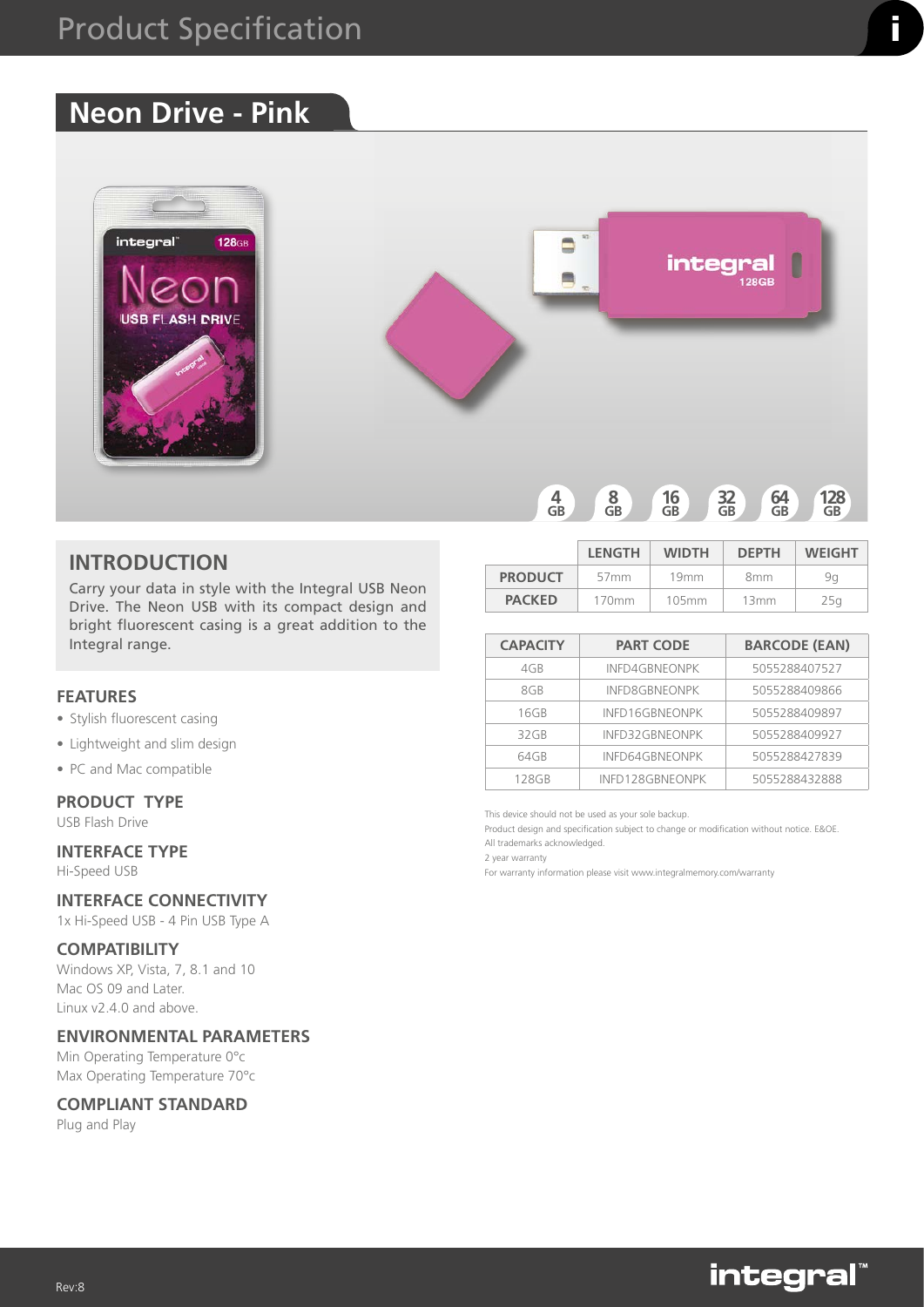# **Neon Drive - Orange**



## **INTRODUCTION**

Carry your data in style with the Integral USB Neon Drive. The Neon USB with its compact design and bright fluorescent casing is a great addition to the Integral range.

## **FEATURES**

- Stylish fluorescent casing
- Lightweight and slim design
- PC and Mac compatible

### **PRODUCT TYPE**

USB Flash Drive

# **INTERFACE TYPE**

Hi-Speed USB

# **INTERFACE CONNECTIVITY**

1x Hi-Speed USB - 4 Pin USB Type A

#### **COMPATIBILITY**

Windows XP, Vista, 7, 8.1 and 10 Mac OS 09 and Later. Linux v2.4.0 and above.

## **ENVIRONMENTAL PARAMETERS**

Min Operating Temperature 0°c Max Operating Temperature 70°c

#### **COMPLIANT STANDARD**

Plug and Play

|                | <b>LENGTH</b>    | <b>WIDTH</b>     | <b>DEPTH</b>    | <b>WEIGHT</b> |
|----------------|------------------|------------------|-----------------|---------------|
| <b>PRODUCT</b> | 57 <sub>mm</sub> | 19 <sub>mm</sub> | 8 <sub>mm</sub> | 9α            |
| <b>PACKED</b>  | 170mm            | 105mm            | 13mm            | 25a           |

| <b>CAPACITY</b> | <b>PART CODE</b>     | <b>BARCODE (EAN)</b> |
|-----------------|----------------------|----------------------|
| 4GB             | INFD4GBNEONOR        | 5055288407534        |
| 8GB             | <b>INFD8GBNEONOR</b> | 5055288409859        |
| 16GB            | INFD16GBNEONOR       | 5055288409880        |
| 32GB            | INFD32GBNEONOR       | 5055288409910        |
| 64GB            | INFD64GBNEONOR       | 5055288418783        |
| 128GB           | INFD128GBNEONOR      | 5055288432901        |

This device should not be used as your sole backup.

Product design and specification subject to change or modification without notice. E&OE.

All trademarks acknowledged. 2 year warranty